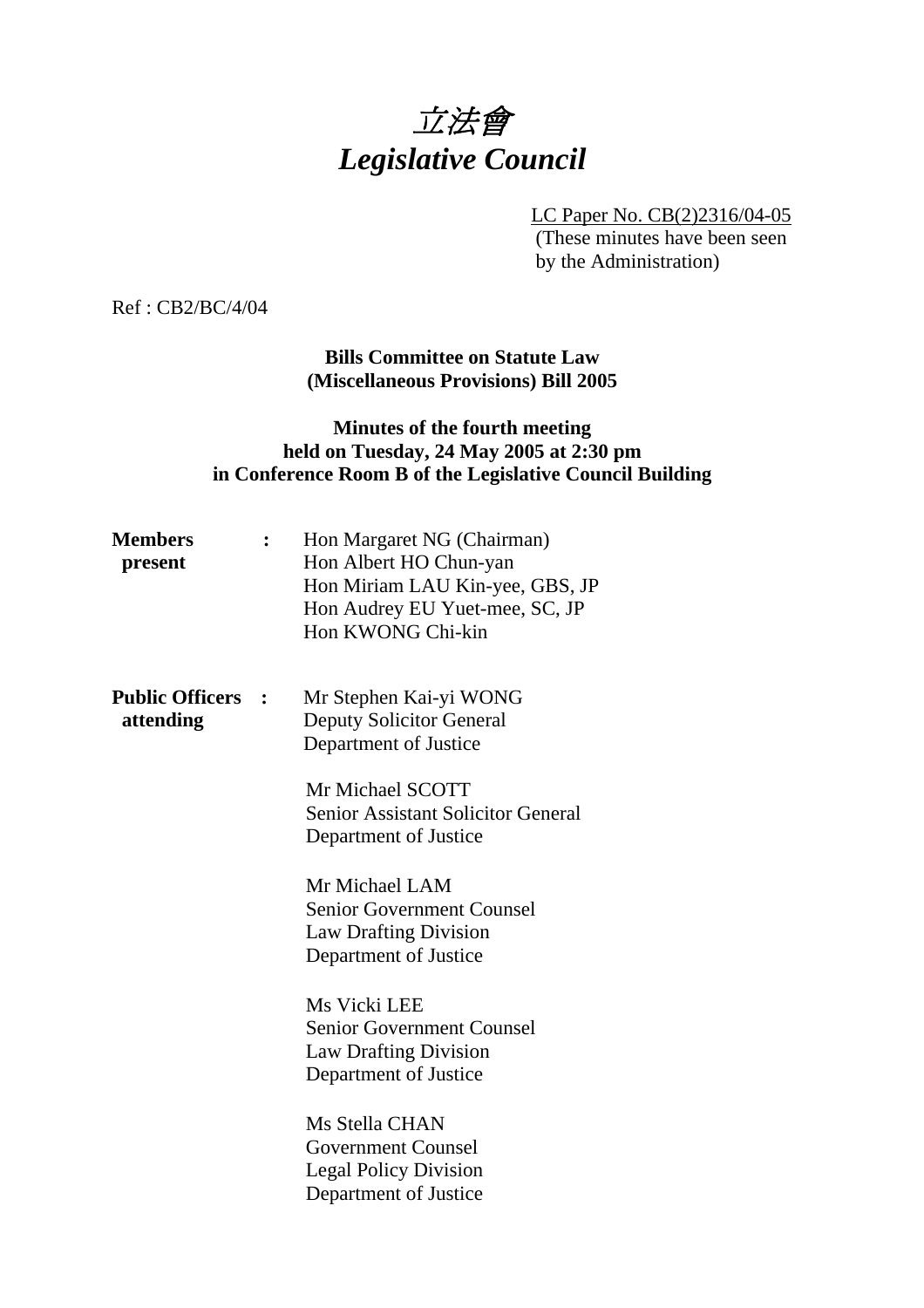|                               |                | Ms Sally WONG<br>Deputy Judiciary Administrator (Development)<br>Miss Vega WONG<br><b>Assistant Judiciary Administrator (Development)</b><br>Miss Florence HO<br><b>Assistant Judiciary Administrator (Corporate Services)</b><br>Mr Sidney CHAN<br><b>Assistant Director</b><br><b>Administration Wing</b><br>Mr Mike BISHOP<br>Principal Investigator/Special Duties<br><b>Independent Commission Against Corruption</b> |
|-------------------------------|----------------|----------------------------------------------------------------------------------------------------------------------------------------------------------------------------------------------------------------------------------------------------------------------------------------------------------------------------------------------------------------------------------------------------------------------------|
| <b>Clerk</b> in<br>attendance | $\mathbf{L}$   | Mrs Percy MA<br>Chief Council Secretary (2)3                                                                                                                                                                                                                                                                                                                                                                               |
| <b>Staff</b> in<br>attendance | $\ddot{\cdot}$ | <b>Miss Kitty CHENG</b><br>Assistant Legal Adviser 5                                                                                                                                                                                                                                                                                                                                                                       |
|                               |                | Mr Paul WOO<br>Senior Council Secretary (2)3                                                                                                                                                                                                                                                                                                                                                                               |

 $2 -$ 

#### Action

#### **I. Confirmation of minutes of meeting**

(LC Paper No. CB(2)1600/04-05 – Minutes of meeting on 26 April 2005)

The minutes of the meeting held on 26 April 2005 were confirmed.

#### **II. Meeting with the Administration**

(LC Paper No.  $CB(2)1638/04-05(01)$  – Letter dated 20 May 2005 from the Administration in response to issues raised at the meeting on 9 May 2005

LC Paper No.  $CB(2)1638/04-05(02)$  – Submission dated 18 May 2005 from the Hong Kong Bar Association

LC Paper No.  $CB(2)1163/04-05(02)$  – Background Brief prepared by the Legislative Council Secretariat

LC Paper No. CB(3)379/04-05 – The Bill

LC Paper No.  $CB(2)1162/04-05(01)$  – Marked up copy of the Bill)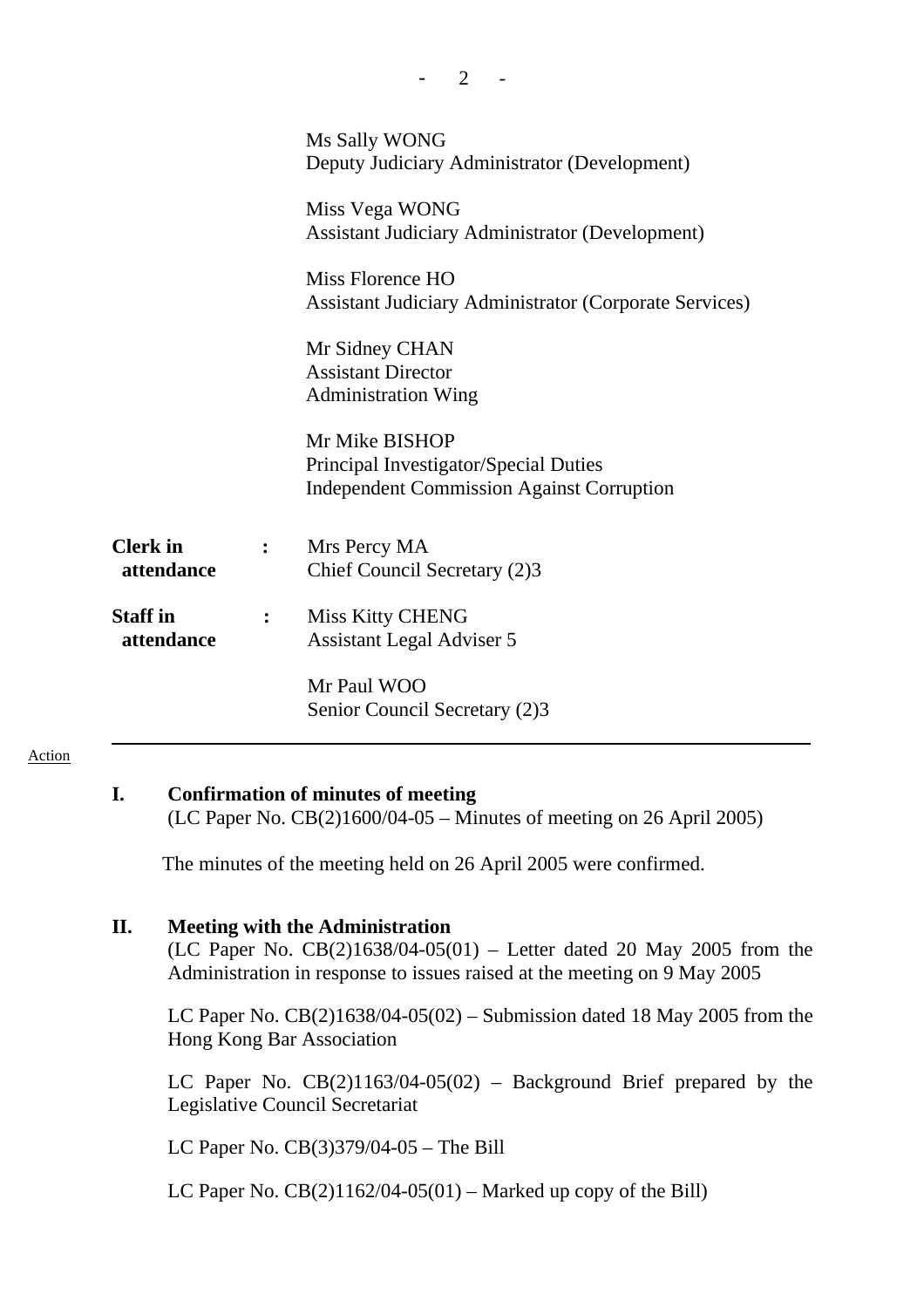2. Members noted a paper provided by the Judiciary Administration on proposed Committee Stage Amendments which were of the same type and purpose as, and directly relevant to clauses 8 – 15 of the Bill and two letters dated 20 May 2005 and 24 May 2005 from the Law Society of Hong Kong on the Bill. The papers were tabled at the meeting and issued to the Bills Committee after the meeting vide LC Paper Nos. CB(2)1666/04-05(01); 1666/04-05(02) and (03) respectively.

3. The Bills Committee deliberated (index of proceedings attached at **Annex**).

Proposed amendments to the Prevention of Bribery Ordinance (POBO) to prohibit a person who is required to surrender his travel document from leaving Hong Kong (Clauses 35 and 36 of the Bill)

4. The Administration informed members that having regard to the views of the Bills Committee, it was considering further amendments to enable a person to whom a written notice under section 17A(1) of POBO was addressed to seek permission to leave Hong Kong.

5. In relation to the Dangerous Drugs Ordinance (DDO) which contained provisions similar to sections 17A and 17B of POBO, members agreed to invite representatives from the Security Bureau to attend the next meeting of the Bills Committee to discuss whether a loophole similar to that identified in the provisions of POBO also existed in DDO and if so, whether amendments to DDO should be included in the Bill by way of Committee Stage amendments.

Submission of annual report by the Legal Aid Services Council (LASC) (Clause 29 of the Bill)

6. The Administration informed members that the Home Affairs Bureau was undertaking a review of advisory and statutory bodies. It would take into account the Bills Committee's request to conduct a review of the time limit for submission of annual reports by statutory bodies in the overall review. Admin

> Saving provisions in respect of rules made under the Matrimonial Causes Ordinance (Clause 15 of the Bill)

7. Referring to clause 15(2) of the Bill, the Judiciary Administration informed members that as no rules had been made under section 18B of the Matrimonial Causes Ordinance, a Committee Stage amendment would be introduced to remove clause 15(2) from the Bill.

8. The Bills Committee requested the Administration to respond in writing to the issues raised at the meeting –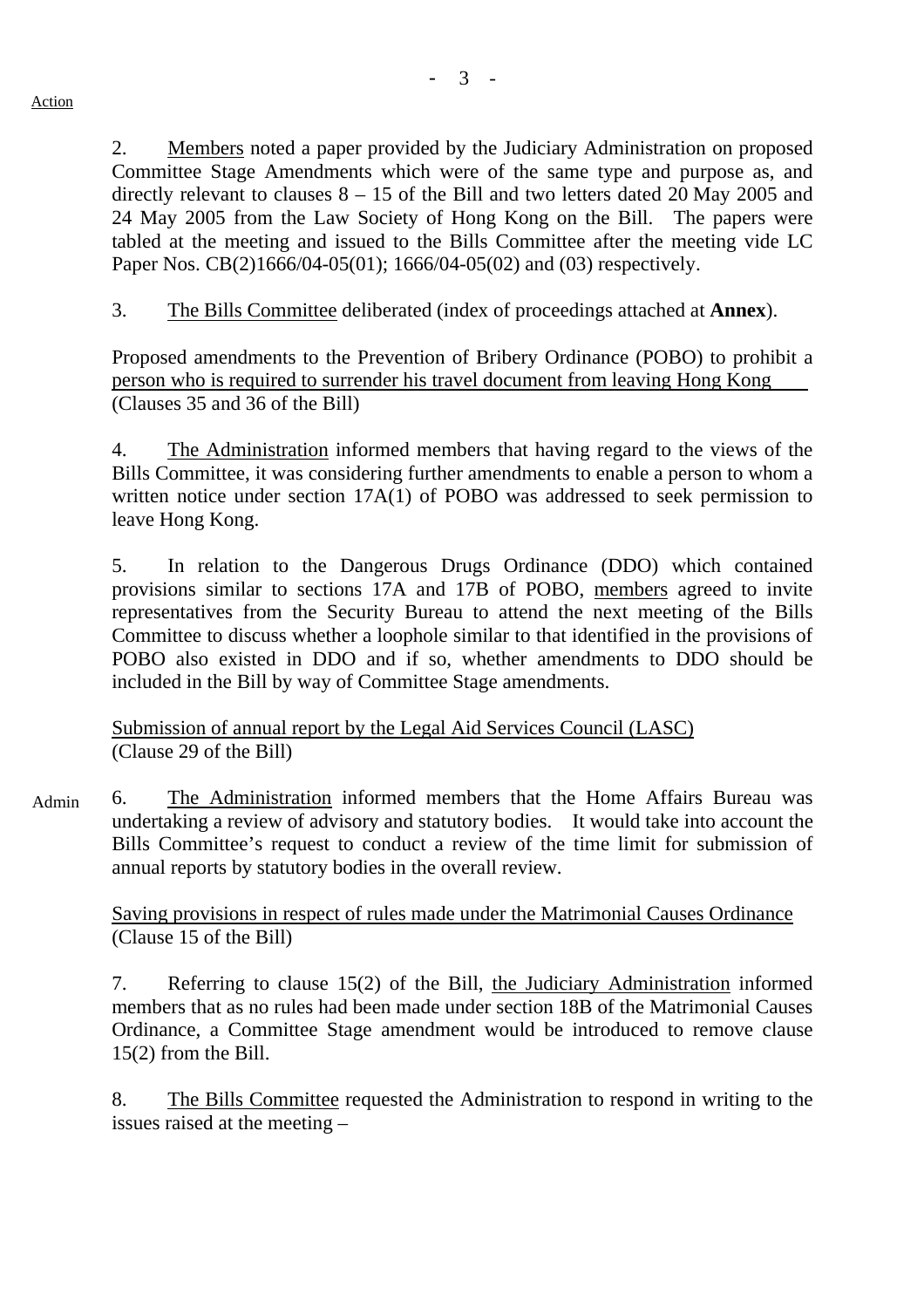Proposed amendment to transfer to the Chief Judge of the High Court from the Chief Justice the chairmanship of the Criminal Procedure Rules Committee (Clause 9 of the Bill)

- (a) to advise on the scope of the rules made by the Criminal Procedure Rules Committee (CPRC). Members had pointed out that the rules and orders made by CPRC under the Criminal Procedure Ordinance (CPO) differed in nature from the Rules of the High Court and the Rules of the District Court, in that the former covered wide-ranging matters relating to criminal proceedings at different levels of court;
- (b) to reconsider the justification for the proposed amendment having regard to the view of the Hong Kong Bar Association;
- (c) to review the drafting of section 9(3) of CPO in the light of the adaptation of laws principles, as the section specifically referred to the practice and procedure being in force for cases in England; and

 Proposed amendments to empower the Court of Appeal and Court of First Instance to award costs to the defendant and the prosecutor on the other party's unsuccessful application for a certificate under the Court of Final Appeal **Ordinance** 

(Clauses 37 – 38 of the Bill)

(d) to consider introducing a "without merit" criterion in proposed sections 9B and 13B of the Costs in Criminal Cases Ordinance, in line with section 13 of the same Ordinance. Members had reservation about making an award of costs solely on the basis that an application for a certificate under section 32(2) of the Court of Final Appeal Ordinance was unsuccessful.

(*Post-meeting note :* The Administration's written responses to the issues raised together with the proposed amendments to the Bill were issued to the Bills Committee on 6 June 2005 vide LC Paper Nos. CB(2)1806/04-05(04), (05) and  $(06)$ .)

9. The Bills Committee also requested the Administration to give a written response to the Bar Association and the Law Society concerning their submissions and provide a copy of the replies to the Bills Committee for reference.

(*Post-meeting note :* The Administration's written responses to the legal professional bodies were issued to the Bills Committee on 6 June 2005 vide LC Paper Nos. CB(2)1806/04-05(01), (02) and (03).)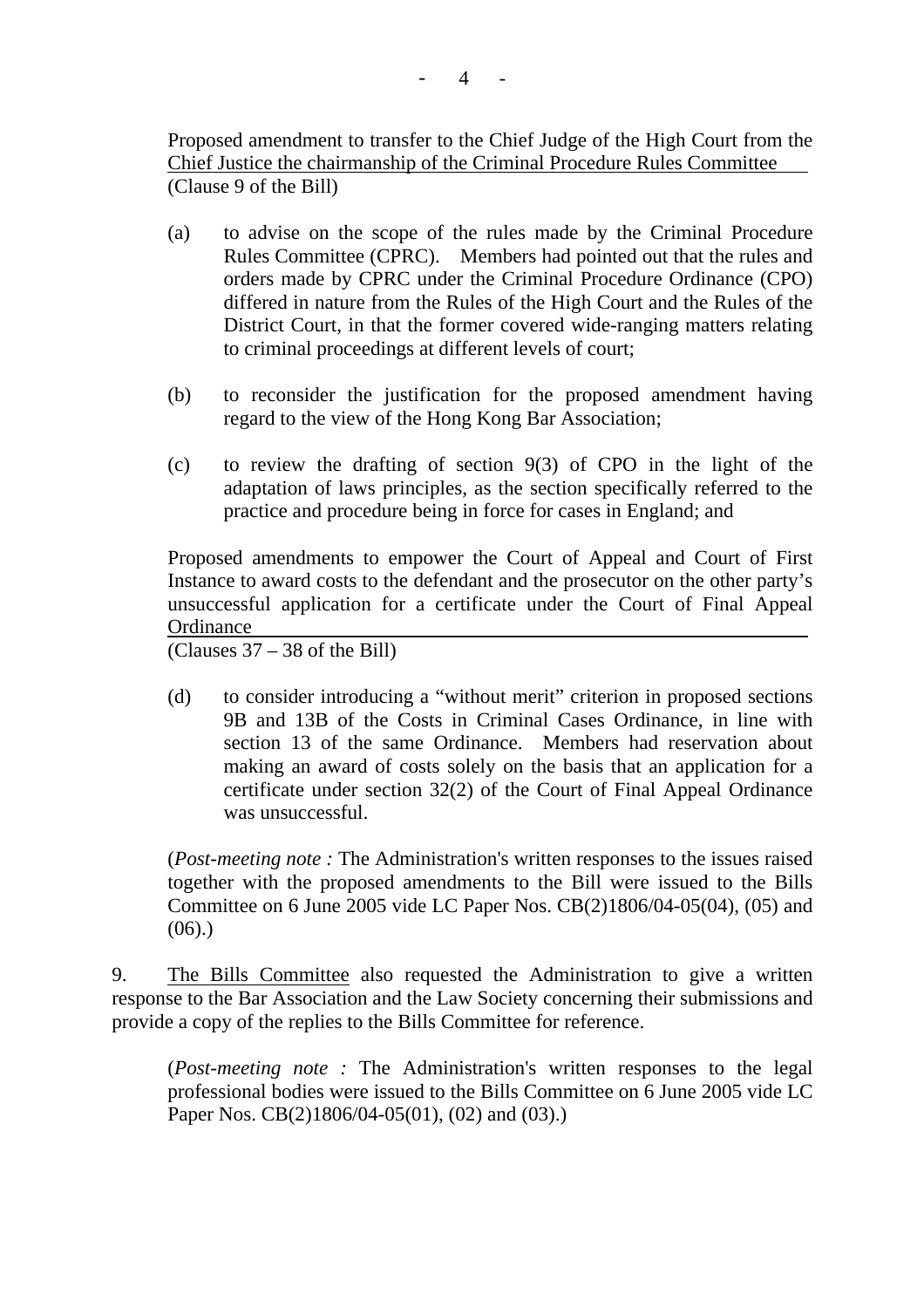## **III. Date of next meeting**

10. The fifth meeting of the Bills Committee would be held on 7 June 2005 at 8:30 am.

11. The meeting ended at 4:10 pm.

Council Business Division 2 Legislative Council Secretariat 18 July 2005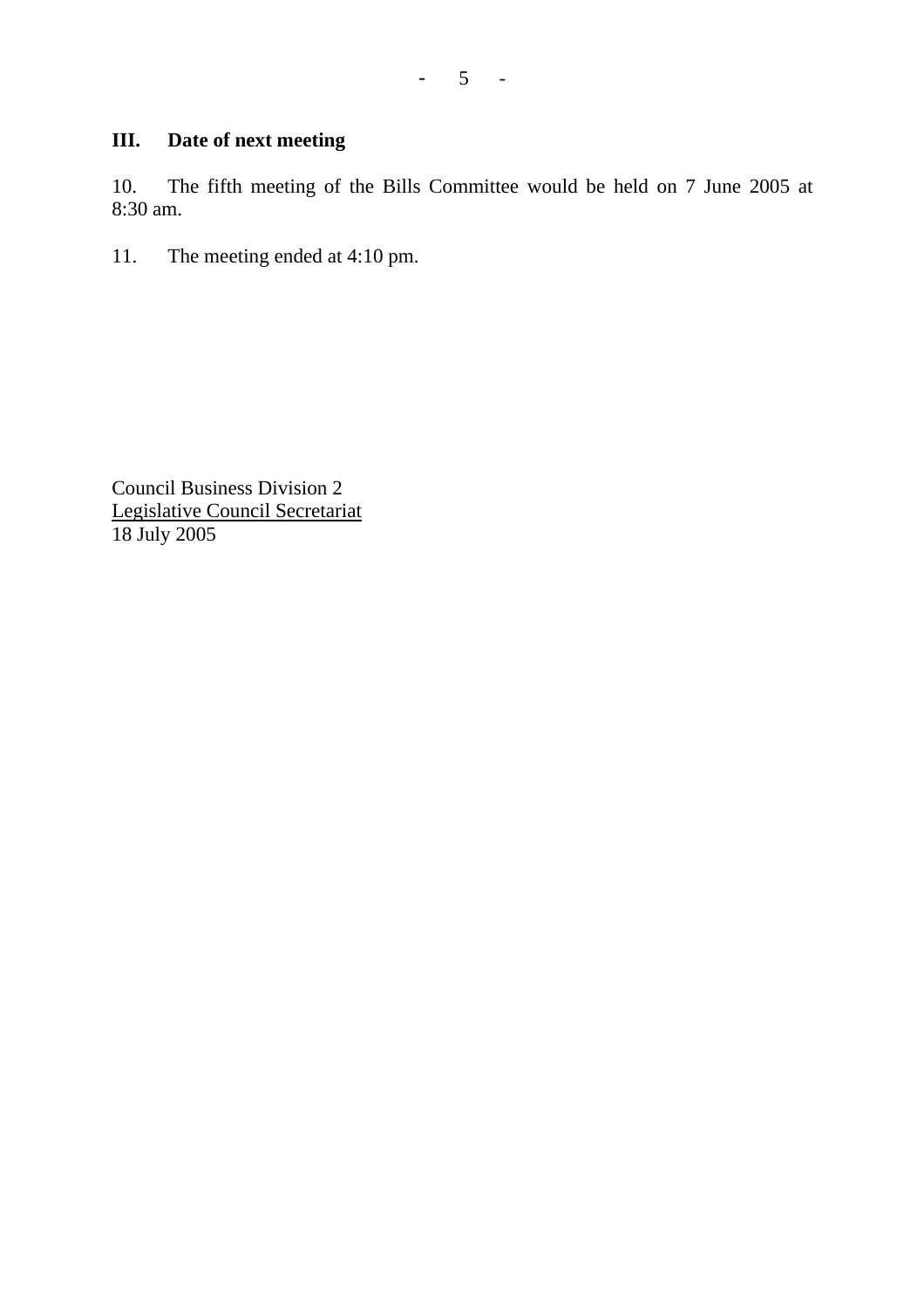#### **Proceedings of the fourth meeting of the Bills Committee on Statute Law (Miscellaneous Provisions) Bill 2005 on Tuesday, 24 May 2005 at 2:30 pm in Conference Room B of the Legislative Council Building**

| <b>Time Marker</b> | Speaker(s)                                | Subject(s)                                                                                                                                                                                                                                                                                                                                                                                                                                 | <b>Action</b>                                                                                        |
|--------------------|-------------------------------------------|--------------------------------------------------------------------------------------------------------------------------------------------------------------------------------------------------------------------------------------------------------------------------------------------------------------------------------------------------------------------------------------------------------------------------------------------|------------------------------------------------------------------------------------------------------|
|                    |                                           |                                                                                                                                                                                                                                                                                                                                                                                                                                            | required                                                                                             |
| $000000 - 000738$  | Chairman<br>Admin                         | Confirmation of minutes<br>of<br>the<br>meeting held on 26 April 2005.<br>Admin's written response to issues<br>raised at the meeting on 9 May 2005.                                                                                                                                                                                                                                                                                       |                                                                                                      |
| $000739 - 001211$  | Chairman<br>Admin                         | The<br>Judiciary<br>Administration's<br>Committee<br>proposed<br><b>Stage</b><br>Amendments (CSAs) to rationalise the<br>rule-making and related powers of the<br>Chief Justice (CJ) in the various<br>by transferring<br>Ordinances<br>such<br>powers to the Chief Judge of the High<br>Court (CJHC).                                                                                                                                     | Admin to provide the<br>CSAs for the Bills<br>Committee's<br>consideration.                          |
| $001212 - 002123$  | Chairman<br>Admin<br>ALA5<br>Ms Audrey EU | Clause by clause examination of the<br>Bill<br>Clauses 8 and 9 of the Bill<br>Proposed amendment to transfer the<br>chairmanship<br>of<br>the<br>Criminal<br>Procedure Rules Committee (CPRC)<br>from CJ to CJHC.<br>Review of the justification for the<br>proposed transfer of chairmanship of<br>the CPRC in view of the scope and<br>nature of the rules made by the CPRC<br>Criminal<br>Procedure<br>under<br>the<br>Ordinance (CPO). | Admin to respond to<br>the<br>issues<br>raised<br>(paragraphs $8(a) - (b)$<br>of the minutes refer). |
| $002124 - 002257$  | Chairman<br>Admin                         | Review of drafting of section $9(3)$ of Admin to respond<br>CPO in the light of adaptation of laws<br>principles.                                                                                                                                                                                                                                                                                                                          | (paragraph $8(c)$ of the<br>minutes refers).                                                         |
| $002258 - 002336$  | Chairman<br>Admin                         | Clauses $10 - 14$                                                                                                                                                                                                                                                                                                                                                                                                                          |                                                                                                      |

**Annex**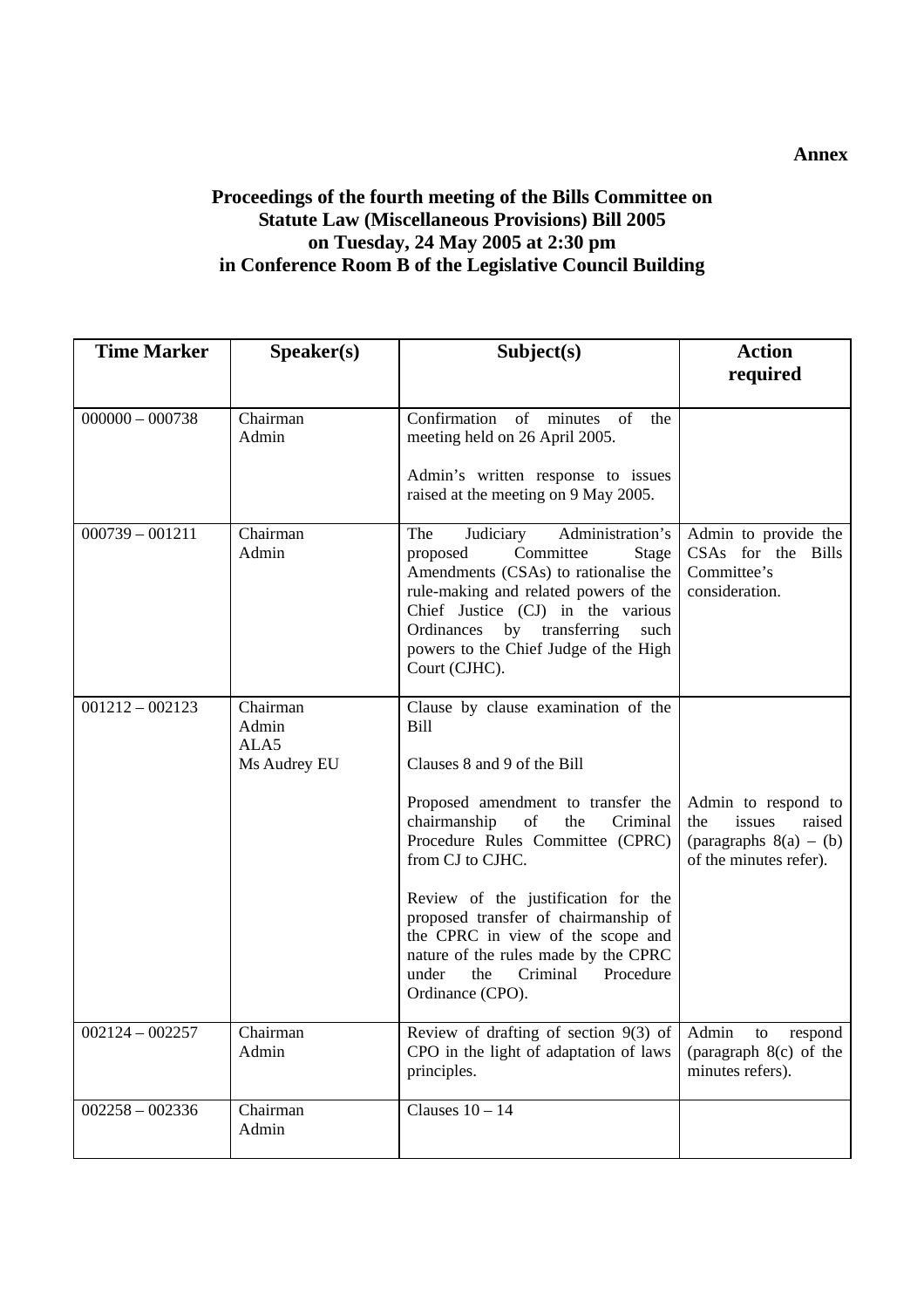| <b>Time Marker</b> | Speaker(s)                                            | Subject(s)                                                                                                                                                                                                                                                                                        | <b>Action</b><br>required                                                                                                                                                                   |
|--------------------|-------------------------------------------------------|---------------------------------------------------------------------------------------------------------------------------------------------------------------------------------------------------------------------------------------------------------------------------------------------------|---------------------------------------------------------------------------------------------------------------------------------------------------------------------------------------------|
|                    |                                                       |                                                                                                                                                                                                                                                                                                   |                                                                                                                                                                                             |
| $002337 - 002545$  | Chairman<br>Admin                                     | Clause 15<br>CSA to be moved by the Admin to<br>remove clause $15(2)$ from the Bill.                                                                                                                                                                                                              | Admin to provide the<br>CSA.                                                                                                                                                                |
| $002546 - 004854$  | Chairman<br>Admin<br>Ms Audrey EU<br>Ms Miriam LAU    | Clauses $37 - 38$ of the Bill.<br>Proposed amendment to empower the<br>Court of Appeal and Court of First<br>Instance to award costs to<br>the<br>defendant and the prosecutor on the<br>other party's unsuccessful application<br>for a certificate under the Court of<br>Final Appeal Ordinance |                                                                                                                                                                                             |
|                    |                                                       | Proposal of the Bills Committee to<br>introduce an additional "without merit"<br>criterion for the award of costs, along<br>the line of section 13 of the Costs in<br>Criminal Cases Ordinance.                                                                                                   | Admin to respond to<br>the proposal of the<br><b>Bills</b><br>Committee<br>(paragraph $8(d)$ of the<br>minutes refers) and the<br>of the<br>submissions<br>professional<br>legal<br>bodies. |
| $004855 - 005052$  | Chairman<br>Admin                                     | Clause 122 of the Bill.                                                                                                                                                                                                                                                                           |                                                                                                                                                                                             |
| $005053 - 005539$  | Chairman<br>Admin<br>Ms Audrey EU<br>Mr KWONG Chi-kin | Clause 123 of the Bill.<br>Distinction between members of the<br>Lands Tribunal in full-time service of<br>the<br>Government<br>and<br>temporary<br>members of the Tribunal                                                                                                                       |                                                                                                                                                                                             |
| $005540 - 010019$  | Chairman<br>Ms Audrey EU<br>Admin<br>Ms Miriam LAU    | Clause 124 of the Bill.<br>Clarification of the meaning<br>of<br>barrister, solicitor and advocate in the<br>context of professional qualification of<br>judicial officers in the High Court<br>Ordinance.                                                                                        |                                                                                                                                                                                             |
| $010020 - 010239$  | Chairman<br>Admin                                     | Clauses $125 - 129$ of the Bill.                                                                                                                                                                                                                                                                  |                                                                                                                                                                                             |
| $010240 - 010659$  | Chairman<br>Ms Miriam LAU<br>Admin                    | Clauses $130 - 133$ of the Bill.                                                                                                                                                                                                                                                                  |                                                                                                                                                                                             |